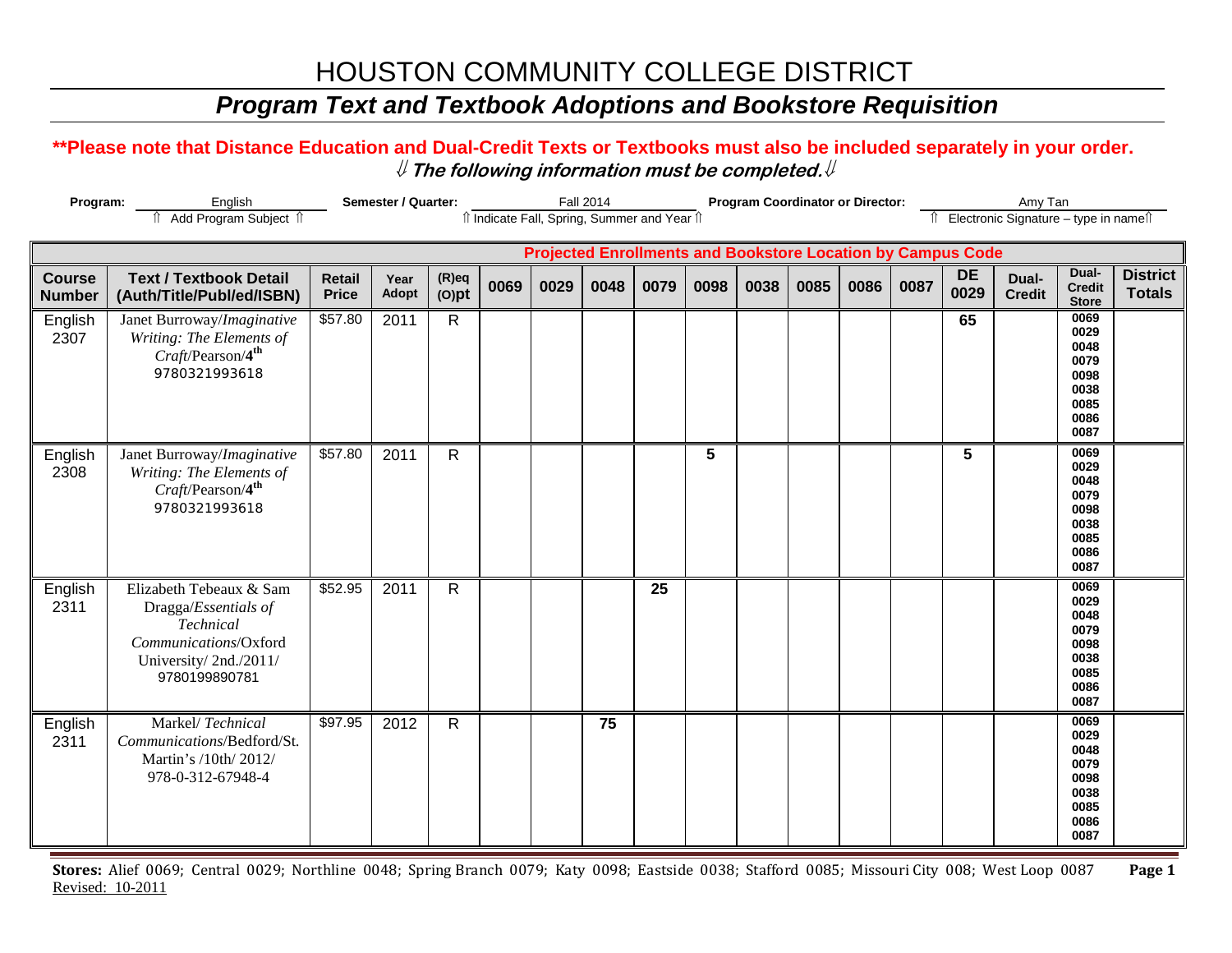### *Program Text and Textbook Adoptions and Bookstore Requisition*

#### **\*\*Please note that Distance Education and Dual-Credit Texts or Textbooks must also be included separately in your order.**  ⇓ **The following information must be completed.**⇓

| Program:                       | English<br>Add Program Subject 1                                                                                                                                                                 |                        | Semester / Quarter: |                      |      |      | <b>Fall 2014</b> |                                              |      | <b>Program Coordinator or Director:</b> |      |      |      |                                                                    | Amy Tan                                  |                                                                      |                                  |
|--------------------------------|--------------------------------------------------------------------------------------------------------------------------------------------------------------------------------------------------|------------------------|---------------------|----------------------|------|------|------------------|----------------------------------------------|------|-----------------------------------------|------|------|------|--------------------------------------------------------------------|------------------------------------------|----------------------------------------------------------------------|----------------------------------|
|                                |                                                                                                                                                                                                  |                        |                     |                      |      |      |                  | îl Indicate Fall, Spring, Summer and Year îl |      |                                         |      |      |      |                                                                    | Îl Electronic Signature - type in nameîl |                                                                      |                                  |
|                                |                                                                                                                                                                                                  |                        |                     |                      |      |      |                  |                                              |      |                                         |      |      |      | <b>Projected Enrollments and Bookstore Location by Campus Code</b> |                                          |                                                                      |                                  |
| <b>Course</b><br><b>Number</b> | <b>Text / Textbook Detail</b><br>(Auth/Title/Publ/ed/ISBN)                                                                                                                                       | Retail<br><b>Price</b> | Year<br>Adopt       | $(R)$ eq<br>$(O)$ pt | 0069 | 0029 | 0048             | 0079                                         | 0098 | 0038                                    | 0085 | 0086 | 0087 | <b>DE</b><br>0029                                                  | Dual-<br><b>Credit</b>                   | Dual-<br><b>Credit</b><br><b>Store</b>                               | <b>District</b><br><b>Totals</b> |
| English<br>2322                | Greenblatt, Stephen, et al/The<br>Norton Anthology of English<br>Literature, Vol. 1/<br>WWNorton&Co/9th/<br>2012/<br>978-0-393-91247-0                                                           | \$65.62                | 2012                | $\mathsf{R}$         | 60   |      | 25               | 60                                           |      |                                         |      |      | 30   |                                                                    |                                          | 0069<br>0029<br>0048<br>0079<br>0098<br>0038<br>0085<br>0086<br>0087 |                                  |
| English<br>2323                | Greenblatt, Stephen, et al/The<br>Norton Anthology of English<br>Literature, Vol. 2/2012<br>WWNorton&Co/ 978-0-393-<br>91248-7                                                                   | \$65.62                | 2012                | $\mathsf{R}$         |      |      |                  |                                              |      |                                         | 30   |      |      |                                                                    |                                          | 0069<br>0029<br>0048<br>0079<br>0098<br>0038<br>0085<br>0086<br>0087 |                                  |
| English<br>2323                | Damrosch/The Longman<br>Anthology of British<br>Literature, Vol 2A, 2B, and<br>2C/Pearson/5th/2012/<br>9780205235964                                                                             | \$79.40                | 2012                | $\mathsf{R}$         |      |      |                  |                                              |      |                                         |      |      |      |                                                                    |                                          | 0069<br>0029<br>0048<br>0079<br>0098<br>0038<br>0085<br>0086<br>0087 |                                  |
| <b>ENGL</b><br>2311            | Houp, Kenneth W. &<br>Thomas E.<br>Pearsall/Reporting Technical<br>Information/Oxford<br>University Press/<br>11 <sup>th</sup> /2005/0195143396<br>*Cross-listed course. See<br><b>DOWND 330</b> |                        |                     | $\mathsf{R}$         |      |      |                  |                                              |      |                                         |      |      |      | 175                                                                |                                          | 0069<br>0029<br>0048<br>0079<br>0098<br>0038<br>0085<br>0086<br>0087 |                                  |

**Stores:** Alief 0069; Central 0029; Northline 0048; Spring Branch 0079; Katy 0098; Eastside 0038; Stafford 0085; Missouri City 008; West Loop 0087 **Page 2** Revised: 10-2011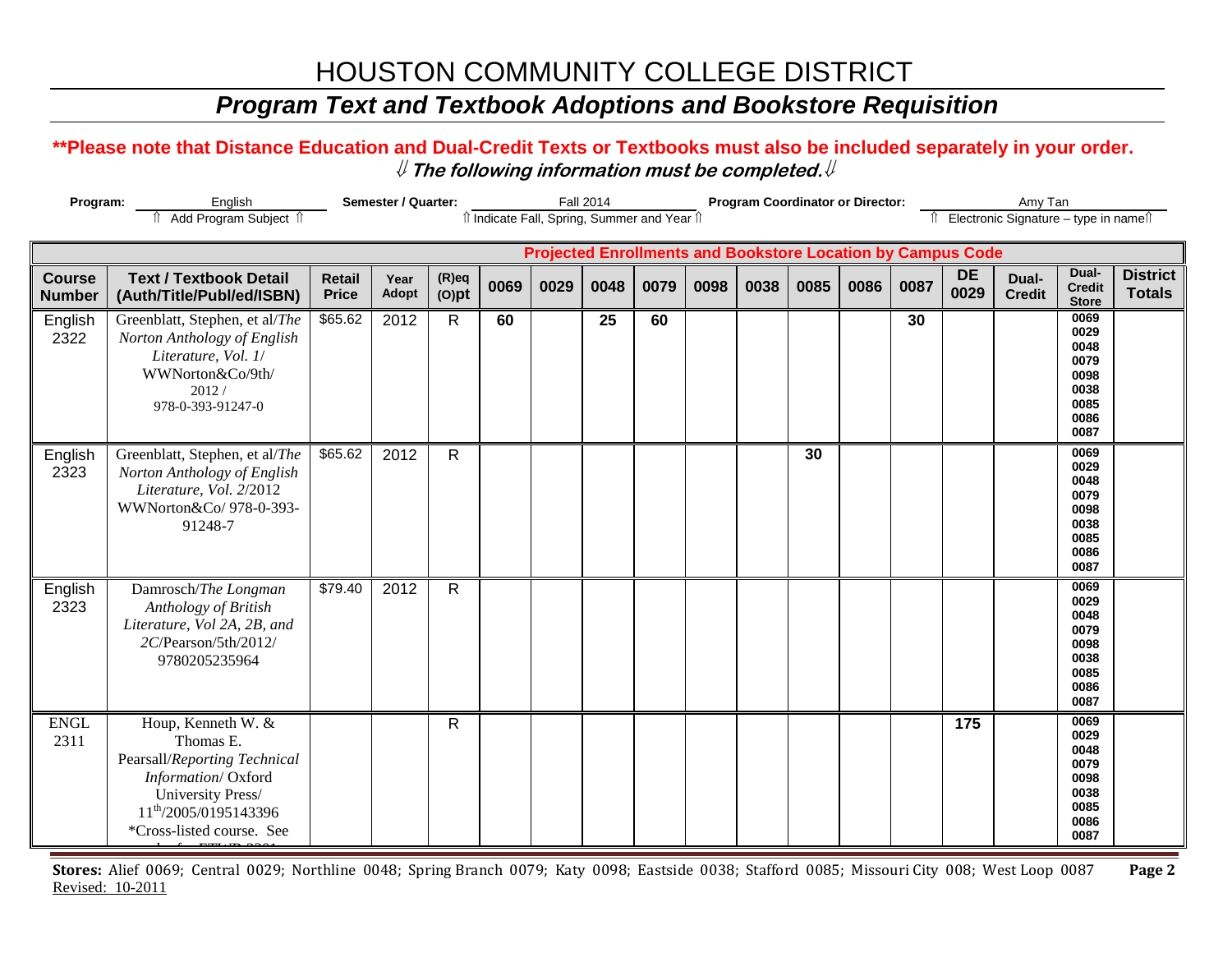### *Program Text and Textbook Adoptions and Bookstore Requisition*

#### **\*\*Please note that Distance Education and Dual-Credit Texts or Textbooks must also be included separately in your order.**  ⇓ **The following information must be completed.**⇓

| Program:                       | English<br>Add Program Subject 1                                                                                                                 |                               | Semester / Quarter: |                      |      |      | <b>Fall 2014</b> | îl Indicate Fall, Spring, Summer and Year îl |      |      | <b>Program Coordinator or Director:</b> |      |      |                                                                    | Amy Tan<br>Îl Electronic Signature - type in namell |                                                                      |                                  |
|--------------------------------|--------------------------------------------------------------------------------------------------------------------------------------------------|-------------------------------|---------------------|----------------------|------|------|------------------|----------------------------------------------|------|------|-----------------------------------------|------|------|--------------------------------------------------------------------|-----------------------------------------------------|----------------------------------------------------------------------|----------------------------------|
|                                |                                                                                                                                                  |                               |                     |                      |      |      |                  |                                              |      |      |                                         |      |      | <b>Projected Enrollments and Bookstore Location by Campus Code</b> |                                                     |                                                                      |                                  |
| <b>Course</b><br><b>Number</b> | <b>Text / Textbook Detail</b><br>(Auth/Title/Publ/ed/ISBN)                                                                                       | <b>Retail</b><br><b>Price</b> | Year<br>Adopt       | $(R)$ eq<br>$(O)$ pt | 0069 | 0029 | 0048             | 0079                                         | 0098 | 0038 | 0085                                    | 0086 | 0087 | <b>DE</b><br>0029                                                  | Dual-<br><b>Credit</b>                              | Dual-<br><b>Credit</b><br><b>Store</b>                               | <b>District</b><br><b>Totals</b> |
| English<br>2327                | Baym, Nina/The Norton<br>Anthology of American<br>Literature, Vols.<br>A&B/WWNorton&Co/8 <sup>th</sup> ed/<br>2011<br>978-0-393-91309-5          | \$67.50                       | 2011                | $\mathsf{R}$         |      |      | 100              |                                              | 30   |      | 30                                      | 30   | 30   | 35                                                                 |                                                     | 0069<br>0029<br>0048<br>0079<br>0098<br>0038<br>0085<br>0086<br>0087 |                                  |
| English<br>2328                | Baym, Nina/The Norton<br>Anthology of American<br>Literature, Vols. C, D, &<br>$E/WWN$ orton $\&$ Co/8 <sup>th</sup> /<br>2011/978-0-393-91310-1 | \$67.50                       | 2010                | R                    | 30   |      | 75               | 30                                           | 30   |      | 30                                      |      |      | 35                                                                 |                                                     | 0069<br>0029<br>0048<br>0079<br>0098<br>0038<br>0085<br>0086<br>0087 |                                  |
| <b>ENGL</b><br>2322            | Greenblatt, Stephen, et al/The<br>Norton Anthology of English<br>Literature, The Major<br>Authors/WW Norton & Co/<br>978-0-393-91964-6           |                               |                     | $\mathsf{R}$         |      |      |                  |                                              |      |      |                                         |      |      | 35                                                                 |                                                     | 0069<br>0029<br>0048<br>0079<br>0098<br>0038<br>0085<br>0086<br>0087 |                                  |
| <b>ENGL</b><br>2342            | Ben Marcus/ The<br>Anchor Book of New<br>American Short<br>Stories/ $/$ /13 978-<br>1400034826                                                   |                               |                     | $\mathsf{R}$         |      |      |                  |                                              | 30   |      |                                         |      |      |                                                                    |                                                     | 0069<br>0029<br>0048<br>0079<br>0098<br>0038<br>0085<br>0086<br>0087 |                                  |

**Stores:** Alief 0069; Central 0029; Northline 0048; Spring Branch 0079; Katy 0098; Eastside 0038; Stafford 0085; Missouri City 008; West Loop 0087 **Page 3** Revised: 10-2011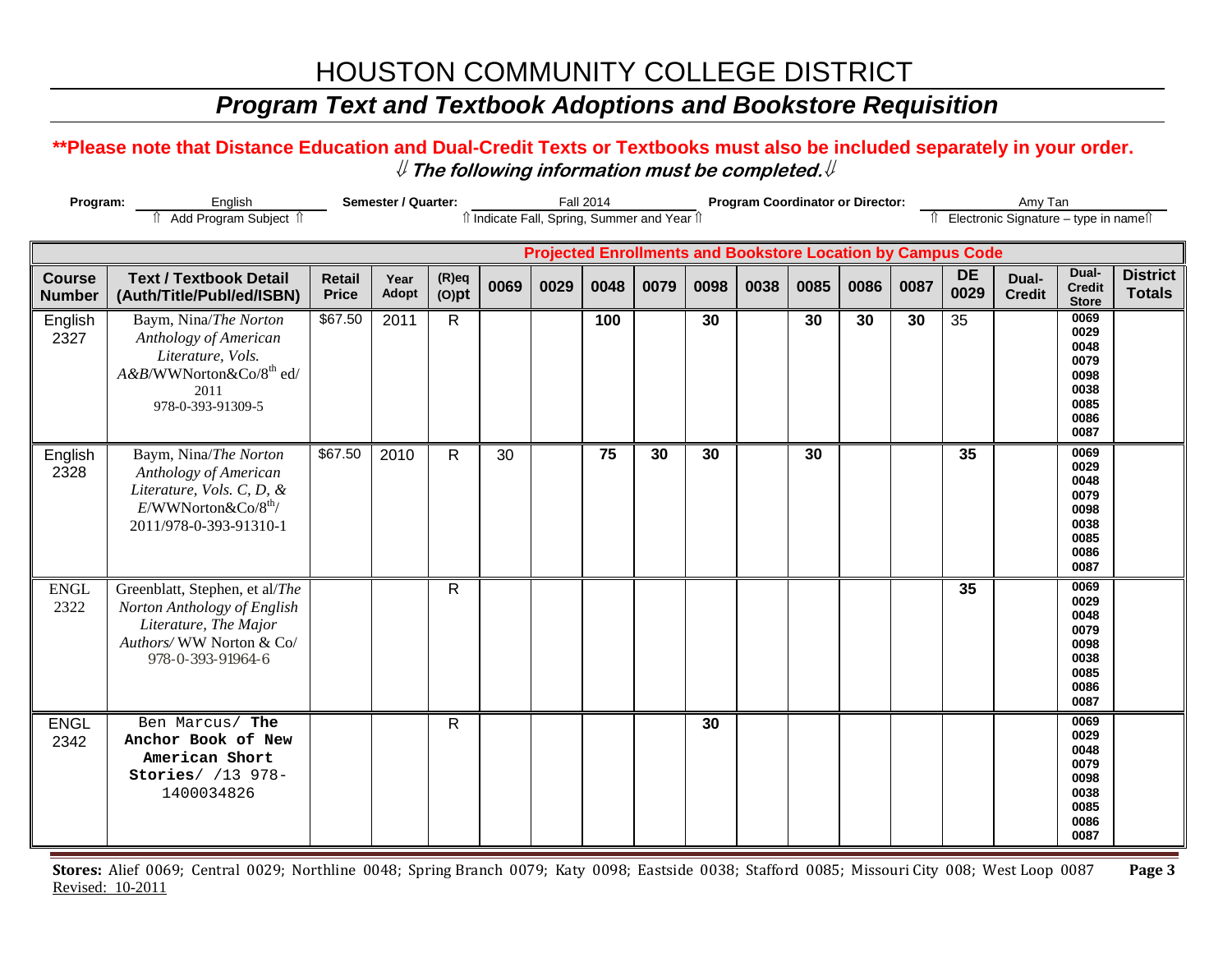### *Program Text and Textbook Adoptions and Bookstore Requisition*

#### **\*\*Please note that Distance Education and Dual-Credit Texts or Textbooks must also be included separately in your order.**  ⇓ **The following information must be completed.**⇓

| Program:                       | English<br>Add Program Subject 1                                                                                                         |                               | Semester / Quarter: |                      |      |      | <b>Fall 2014</b><br>îl Indicate Fall, Spring, Summer and Year îl |      |      |      | <b>Program Coordinator or Director:</b> |      |      |                                                                    | Amy Tan<br>Electronic Signature - type in names |                                                                      |                                  |
|--------------------------------|------------------------------------------------------------------------------------------------------------------------------------------|-------------------------------|---------------------|----------------------|------|------|------------------------------------------------------------------|------|------|------|-----------------------------------------|------|------|--------------------------------------------------------------------|-------------------------------------------------|----------------------------------------------------------------------|----------------------------------|
|                                |                                                                                                                                          |                               |                     |                      |      |      |                                                                  |      |      |      |                                         |      |      | <b>Projected Enrollments and Bookstore Location by Campus Code</b> |                                                 |                                                                      |                                  |
| <b>Course</b><br><b>Number</b> | <b>Text / Textbook Detail</b><br>(Auth/Title/Publ/ed/ISBN)                                                                               | <b>Retail</b><br><b>Price</b> | Year<br>Adopt       | $(R)$ eq<br>$(O)$ pt | 0069 | 0029 | 0048                                                             | 0079 | 0098 | 0038 | 0085                                    | 0086 | 0087 | <b>DE</b><br>0029                                                  | Dual-<br><b>Credit</b>                          | Dual-<br><b>Credit</b><br><b>Store</b>                               | <b>District</b><br><b>Totals</b> |
| <b>ENGL</b><br>2342            | J.C. McClatchy/The<br>Vintage Book of<br>Contemporary American<br>Poetry/ /13 978-<br>1400030934                                         |                               |                     | $\mathsf{R}$         |      |      |                                                                  |      | 30   |      |                                         |      |      |                                                                    |                                                 | 0069<br>0029<br>0048<br>0079<br>0098<br>0038<br>0085<br>0086<br>0087 |                                  |
| English<br>2332                | James, Heather, et al/The<br>Norton Anthology of Western<br>Literature, Vol<br>1/WWNorton&Co/8 <sup>th</sup> /2005/9<br>78-0-393-92572-2 | \$67.50                       | 2005                | $\mathsf{R}$         |      |      |                                                                  |      |      |      |                                         |      |      |                                                                    |                                                 | 0069<br>0029<br>0048<br>0079<br>0098<br>0038<br>0085<br>0086<br>0087 |                                  |
| English<br>2333                | James, Heather, et al/The<br>Norton Anthology of Western<br>Literature, Vol<br>2/WWNorton/8 <sup>th</sup> /2005/978-<br>0-393-92616-3    | \$67.50                       | 2005                | $\mathsf{R}$         |      |      |                                                                  |      |      |      |                                         |      | 30   |                                                                    |                                                 | 0069<br>0029<br>0048<br>0079<br>0098<br>0038<br>0085<br>0086<br>0087 |                                  |
| English<br>2333                | Wilkie and Hurt/Literature of<br>the Western<br>World/Pearson/5th/2001/<br>9780130186669                                                 | \$93.40                       | 2001                | $\mathsf{R}$         |      |      |                                                                  |      |      |      |                                         |      | 30   |                                                                    |                                                 | 0069<br>0029<br>0048<br>0079<br>0098<br>0038<br>0085<br>0086<br>0087 |                                  |

**Stores:** Alief 0069; Central 0029; Northline 0048; Spring Branch 0079; Katy 0098; Eastside 0038; Stafford 0085; Missouri City 008; West Loop 0087 **Page 4** Revised: 10-2011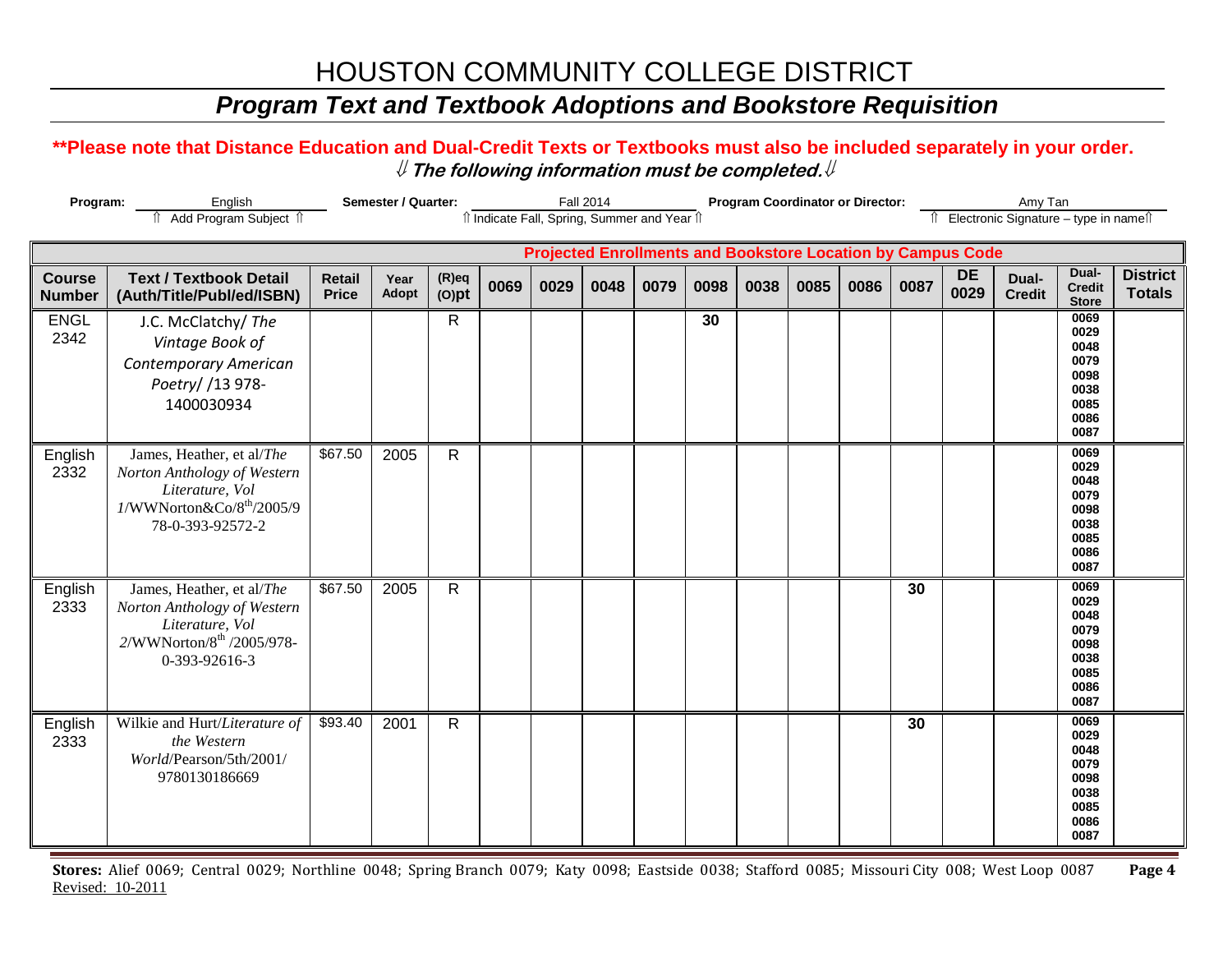### *Program Text and Textbook Adoptions and Bookstore Requisition*

#### **\*\*Please note that Distance Education and Dual-Credit Texts or Textbooks must also be included separately in your order.**  ⇓ **The following information must be completed.**⇓

| Program:                       | English<br>Add Program Subject 1                                                                                                                                         |                               | Semester / Quarter: |                      |      | îl Indicate Fall, Spring, Summer and Year îl | <b>Fall 2014</b> |      |      |      | <b>Program Coordinator or Director:</b> |      |      |                                                                    | Amy Tan<br>Îl Electronic Signature - type in namell |                                                                      |                                  |
|--------------------------------|--------------------------------------------------------------------------------------------------------------------------------------------------------------------------|-------------------------------|---------------------|----------------------|------|----------------------------------------------|------------------|------|------|------|-----------------------------------------|------|------|--------------------------------------------------------------------|-----------------------------------------------------|----------------------------------------------------------------------|----------------------------------|
|                                |                                                                                                                                                                          |                               |                     |                      |      |                                              |                  |      |      |      |                                         |      |      | <b>Projected Enrollments and Bookstore Location by Campus Code</b> |                                                     |                                                                      |                                  |
| <b>Course</b><br><b>Number</b> | <b>Text / Textbook Detail</b><br>(Auth/Title/Publ/ed/ISBN)                                                                                                               | <b>Retail</b><br><b>Price</b> | Year<br>Adopt       | $(R)$ eq<br>$(O)$ pt | 0069 | 0029                                         | 0048             | 0079 | 0098 | 0038 | 0085                                    | 0086 | 0087 | <b>DE</b><br>0029                                                  | Dual-<br><b>Credit</b>                              | Dual-<br><b>Credit</b><br><b>Store</b>                               | <b>District</b><br><b>Totals</b> |
| English<br>2343                | Gates, Henry Louis Gates Jr.<br>and Nellie Y. McKay/The<br>Norton Anthology of African<br>American Literature/W.W.<br>Norton/2 <sup>nd</sup> /2004/978-0-<br>393-97778-3 | \$80.00                       | 2004                | $\mathsf{R}$         |      |                                              |                  |      |      |      |                                         |      |      | 35                                                                 |                                                     | 0069<br>0029<br>0048<br>0079<br>0098<br>0038<br>0085<br>0086<br>0087 |                                  |
| English<br>2343                | Gilb, Dagoberto/Hecho en<br>Tejas/University of New<br>Mexico Press/2008/<br>9780826341266 (paperback)                                                                   | \$29.95                       | 2006                | $\mathsf{R}$         |      |                                              |                  |      |      | 60   |                                         |      |      |                                                                    |                                                     | 0069<br>0029<br>0048<br>0079<br>0098<br>0038<br>0085<br>0086<br>0087 |                                  |
| English<br>2343                | Beaty, Jerome & J. Paul<br>Hunter/ The New Worlds of<br>Literature/WWNorton&Co/2<br>nd/1994/978-0-393-96354-0                                                            | \$55.62                       | 1994                | $\mathsf{R}$         | 25   |                                              |                  |      |      |      |                                         |      |      |                                                                    |                                                     | 0069<br>0029<br>0048<br>0079<br>0098<br>0038<br>0085<br>0086<br>0087 |                                  |
| English<br>2336                | Clarke, M.B. and A.G.<br>Clarke//Retellings/<br>McGraw-Hill/1st/2003/<br>978-0072-414691                                                                                 | \$107                         | 2004                | $\mathsf{R}$         |      |                                              |                  |      |      |      |                                         |      |      |                                                                    |                                                     | 0069<br>0029<br>0048<br>0079<br>0098<br>0038<br>0085<br>0086<br>0087 |                                  |

**Stores:** Alief 0069; Central 0029; Northline 0048; Spring Branch 0079; Katy 0098; Eastside 0038; Stafford 0085; Missouri City 008; West Loop 0087 **Page 5** Revised: 10-2011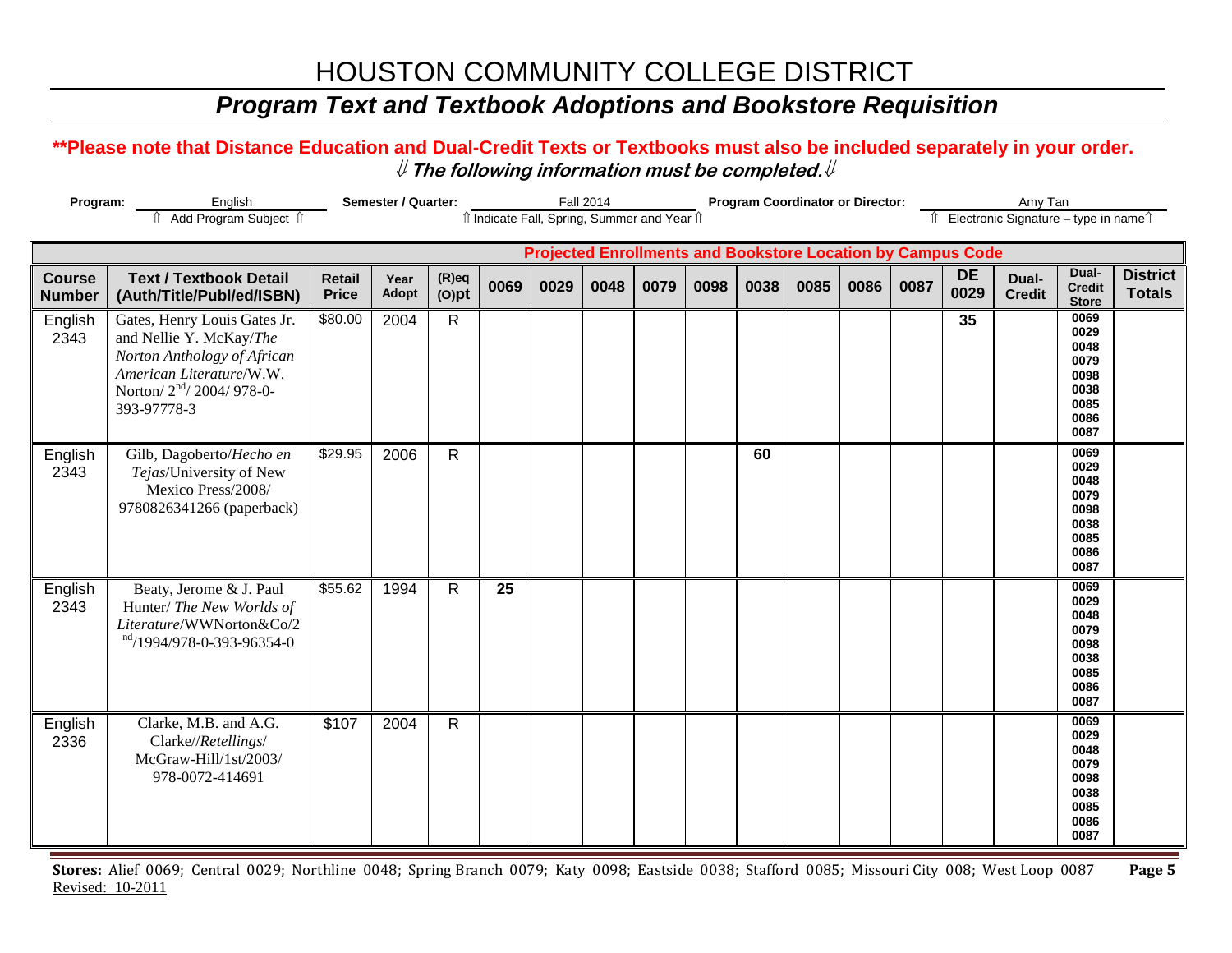### *Program Text and Textbook Adoptions and Bookstore Requisition*

#### **\*\*Please note that Distance Education and Dual-Credit Texts or Textbooks must also be included separately in your order.**  ⇓ **The following information must be completed.**⇓

| Program:                              | English<br>Add Program Subject 1                                                                                                                  |                        | Semester / Quarter: |                      |      |      | <b>Fall 2014</b><br>îl Indicate Fall, Spring, Summer and Year îl |      |      |      | <b>Program Coordinator or Director:</b> |      |      |                                                                    | Amy Tan<br>Îl Electronic Signature - type in nameîl |                                                                      |                                  |
|---------------------------------------|---------------------------------------------------------------------------------------------------------------------------------------------------|------------------------|---------------------|----------------------|------|------|------------------------------------------------------------------|------|------|------|-----------------------------------------|------|------|--------------------------------------------------------------------|-----------------------------------------------------|----------------------------------------------------------------------|----------------------------------|
|                                       |                                                                                                                                                   |                        |                     |                      |      |      |                                                                  |      |      |      |                                         |      |      | <b>Projected Enrollments and Bookstore Location by Campus Code</b> |                                                     |                                                                      |                                  |
| <b>Course</b><br><b>Number</b>        | <b>Text / Textbook Detail</b><br>(Auth/Title/Publ/ed/ISBN)                                                                                        | Retail<br><b>Price</b> | Year<br>Adopt       | $(R)$ eq<br>$(O)$ pt | 0069 | 0029 | 0048                                                             | 0079 | 0098 | 0038 | 0085                                    | 0086 | 0087 | <b>DE</b><br>0029                                                  | Dual-<br><b>Credit</b>                              | Dual-<br><b>Credit</b><br><b>Store</b>                               | <b>District</b><br><b>Totals</b> |
| English<br>2341                       | Muller, Gilbert H. and John<br>A. Williams/Ways<br>$In/McGraw-Hill/2nd/2003/$<br>9780072512908                                                    | \$43.33                | 2003                | $\mathsf{R}$         |      |      |                                                                  |      |      |      |                                         |      |      |                                                                    |                                                     | 0069<br>0029<br>0048<br>0079<br>0098<br>0038<br>0085<br>0086<br>0087 |                                  |
| English<br>2342                       | Charters, Ann/The Story and<br>Its Writer/Bedford/St.<br>Martin's/8 <sup>th</sup> /2010/0312978-<br>0-312-59623-1                                 | \$69.95                | 2010                | $\mathsf{R}$         |      |      | 100                                                              |      | 30   |      |                                         |      |      |                                                                    |                                                     | 0069<br>0029<br>0048<br>0079<br>0098<br>0038<br>0085<br>0086<br>0087 |                                  |
| English<br>2343                       | Gilbert, Sandra M. & Susan<br>Gubar/The Norton Anthology<br>of Literature by Women,<br>Vol. 2 only/<br>WWNorton&Co/3rd/2007/<br>978-0-393-93014-6 | \$58.75                | 2007                | $\mathsf{R}$         |      |      |                                                                  | 30   |      |      | 30                                      |      |      |                                                                    |                                                     | 0069<br>0029<br>0048<br>0079<br>0098<br>0038<br>0085<br>0086<br>0087 |                                  |
| For All<br>Soph<br>English<br>Classes | SOPHOMORE ENGLISH<br><b>STUDY GUIDE</b><br><b>NW COLLEGE ONLY</b>                                                                                 | \$18.15                | 2012                | $\circ$              | 60   |      |                                                                  | 100  | 75   |      |                                         |      |      | 15                                                                 |                                                     | 0069<br>0029<br>0048<br>0079<br>0098<br>0038<br>0085<br>0086<br>0087 |                                  |

**Stores:** Alief 0069; Central 0029; Northline 0048; Spring Branch 0079; Katy 0098; Eastside 0038; Stafford 0085; Missouri City 008; West Loop 0087 **Page 6** Revised: 10-2011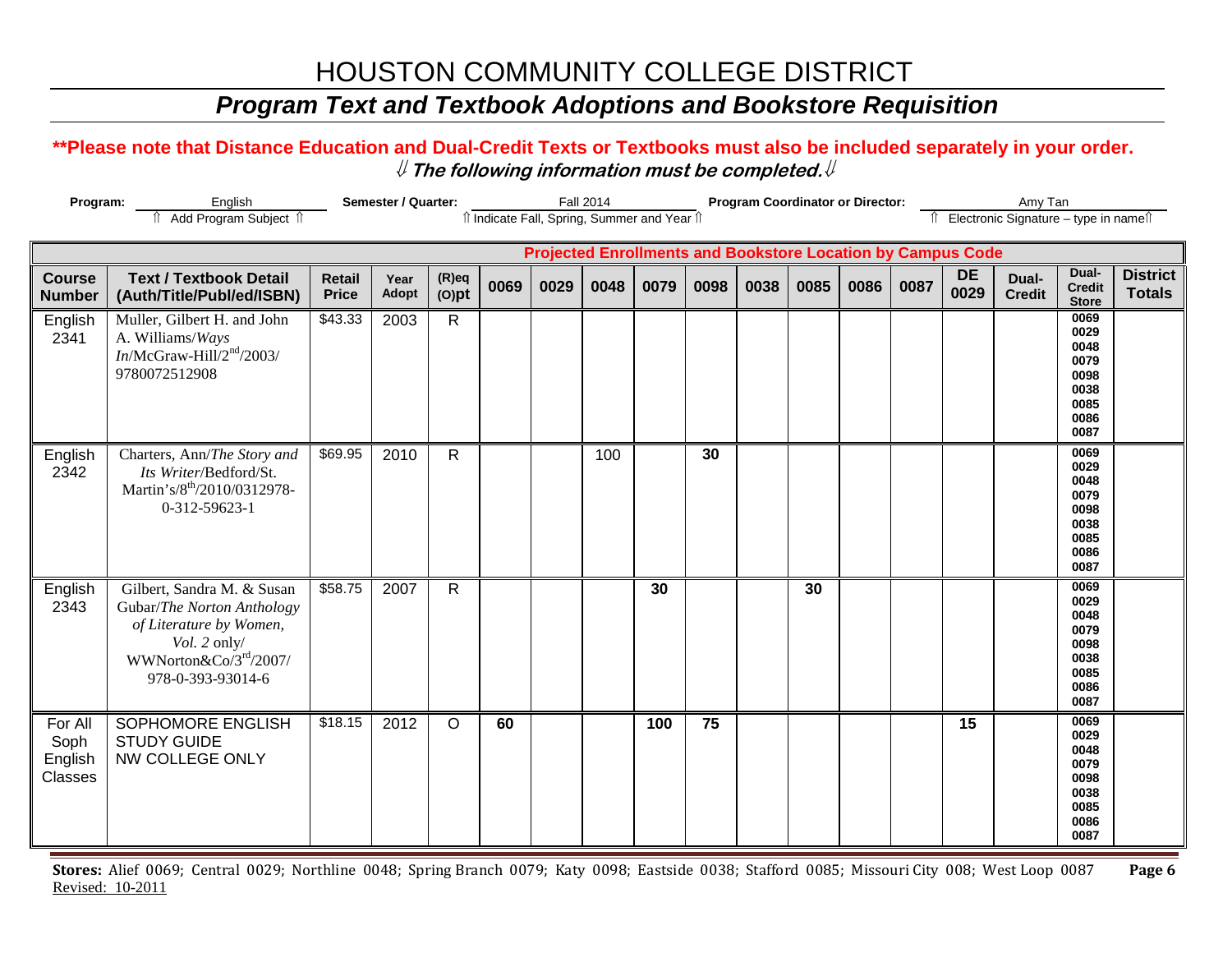### *Program Text and Textbook Adoptions and Bookstore Requisition*

#### **\*\*Please note that Distance Education and Dual-Credit Texts or Textbooks must also be included separately in your order.**

|                                |                                                                                                                                          |                               |               |                      |      |      |      |      |      |      |      |      |      | <b>Projected Enrollments and Bookstore Location by Campus Code</b> |                        |                                                                      |                                  |
|--------------------------------|------------------------------------------------------------------------------------------------------------------------------------------|-------------------------------|---------------|----------------------|------|------|------|------|------|------|------|------|------|--------------------------------------------------------------------|------------------------|----------------------------------------------------------------------|----------------------------------|
| <b>Course</b><br><b>Number</b> | <b>Text / Textbook Detail</b><br>(Auth/Title/Publ/ed/ISBN)                                                                               | <b>Retail</b><br><b>Price</b> | Year<br>Adopt | $(R)$ eq<br>$(O)$ pt | 0069 | 0029 | 0048 | 0079 | 0098 | 0038 | 0085 | 0086 | 0087 | <b>DE</b><br>0029                                                  | Dual-<br><b>Credit</b> | Dual-<br><b>Credit</b><br><b>Store</b>                               | <b>District</b><br><b>Totals</b> |
| ${\rm ENGL}$<br>2343           | Mary Shelley/Frankenstein/<br>Penguin Classics/2007/<br>9780143105039                                                                    |                               |               |                      |      |      |      |      | 30   |      |      |      |      |                                                                    |                        | 0069<br>0029<br>0048<br>0079<br>0098<br>0038<br>0085<br>0086<br>0087 |                                  |
| ${\rm ENGL}$<br>2343           | Susan Tyler<br>Hitchcock/Frankenstein: A<br>Cultural History/W. W.<br>Norton &<br>Company/2007/97803930614<br>44                         |                               |               |                      |      |      |      |      | 30   |      |      |      |      |                                                                    |                        | 0069<br>0029<br>0048<br>0079<br>0098<br>0038<br>0085<br>0086<br>0087 |                                  |
| <b>ENGL</b><br>2343            | Mary Wollstonecraft/A<br>Vindication of the Rights of<br>Woman and A Vindication of<br>the Rights of Men/Oxford<br>UP/2009/9780199555468 |                               |               |                      |      |      |      |      | 30   |      |      |      |      |                                                                    |                        | 0069<br>0029<br>0048<br>0079<br>0098<br>0038<br>0085<br>0086<br>0087 |                                  |
| <b>ENGL</b><br>2343            | Christopher Bram/The<br>Father of Frankenstein/<br>Plume/ 1996/<br>9780452273375                                                         |                               |               |                      |      |      |      |      | 30   |      |      |      |      |                                                                    |                        | 0069<br>0029<br>0048<br>0079<br>0098<br>0038<br>0085<br>0086<br>0087 |                                  |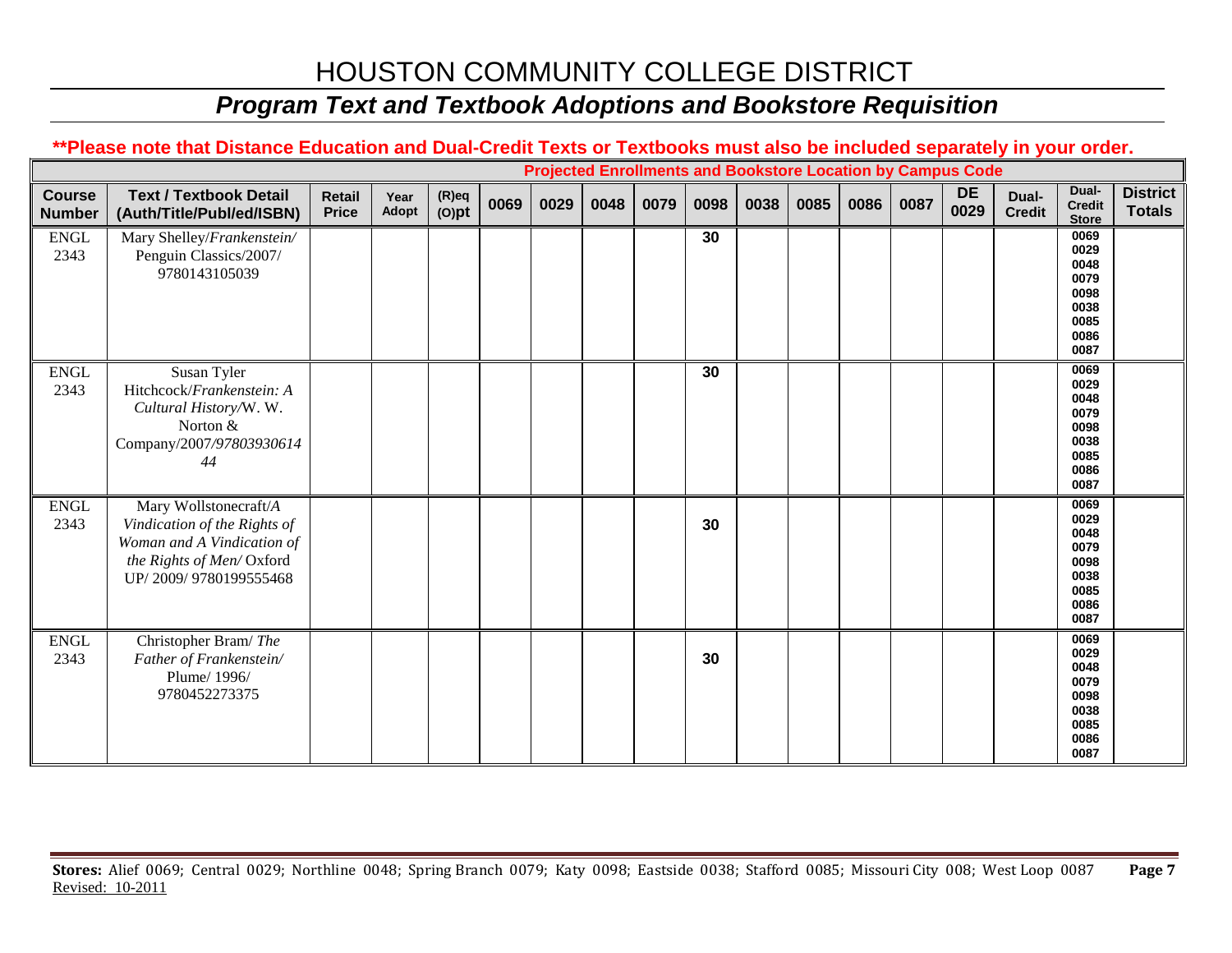## *Program Text and Textbook Adoptions and Bookstore Requisition*

#### **\*\*Please note that Distance Education and Dual-Credit Texts or Textbooks must also be included separately in your order.**

|                                              |                                                                                                                                                   |                               |               |                      |      |      |      |      |      |      |      |      |      | <b>Projected Enrollments and Bookstore Location by Campus Code</b> |                        |                                                                      |                                  |
|----------------------------------------------|---------------------------------------------------------------------------------------------------------------------------------------------------|-------------------------------|---------------|----------------------|------|------|------|------|------|------|------|------|------|--------------------------------------------------------------------|------------------------|----------------------------------------------------------------------|----------------------------------|
| <b>Course</b><br><b>Number</b>               | <b>Text / Textbook Detail</b><br>(Auth/Title/Publ/ed/ISBN)                                                                                        | <b>Retail</b><br><b>Price</b> | Year<br>Adopt | $(R)$ eq<br>$(O)$ pt | 0069 | 0029 | 0048 | 0079 | 0098 | 0038 | 0085 | 0086 | 0087 | <b>DE</b><br>0029                                                  | Dual-<br><b>Credit</b> | Dual-<br><b>Credit</b><br><b>Store</b>                               | <b>District</b><br><b>Totals</b> |
| English<br>2341                              | Muller, Gilbert H. and John<br>A. Williams/Ways<br>$In/McGraw-Hill/2nd/2003/$<br>9780072512908                                                    | \$43.33                       | 2003          | R                    |      |      |      |      |      |      |      |      | 30   |                                                                    |                        | 0069<br>0029<br>0048<br>0079<br>0098<br>0038<br>0085<br>0086<br>0087 |                                  |
| English<br>2342                              | Charters, Ann/The Story and<br>Its Writer/Bedford/St.<br>Martin's/8 <sup>th</sup> /2010/0312978-<br>0-312-59623-1                                 | \$69.95                       | 2010          | $\mathsf{R}$         |      |      |      |      | 30   |      |      |      |      | 35                                                                 |                        | 0069<br>0029<br>0048<br>0079<br>0098<br>0038<br>0085<br>0086<br>0087 |                                  |
| English<br>2343                              | Gilbert, Sandra M. & Susan<br>Gubar/The Norton Anthology<br>of Literature by Women,<br>Vol. 2 only/<br>WWNorton&Co/3rd/2007/<br>978-0-393-93014-6 | \$58.75                       | 2007          | $\mathsf{R}$         |      |      |      | 30   |      |      |      |      |      |                                                                    |                        | 0069<br>0029<br>0048<br>0079<br>0098<br>0038<br>0085<br>0086<br>0087 |                                  |
| For All<br>Soph<br>English<br><b>Classes</b> | SOPHOMORE ENGLISH<br><b>STUDY GUIDE</b><br>NW COLLEGE ONLY                                                                                        | \$18.15                       | 2012          | $\circ$              | 60   |      |      | 100  | 75   |      |      |      |      | 15                                                                 |                        | 0069<br>0029<br>0048<br>0079<br>0098<br>0038<br>0085<br>0086<br>0087 |                                  |
|                                              |                                                                                                                                                   |                               |               |                      |      |      |      |      |      |      |      |      |      | <b>Projected Enrollments and Bookstore Location by Campus Code</b> |                        |                                                                      |                                  |
| <b>Course</b><br><b>Number</b>               | <b>Text / Textbook Detail</b><br>(Auth/Title/Publ/ed/ISBN)                                                                                        | <b>Retail</b><br><b>Price</b> | Year<br>Adopt | $(R)$ eq<br>$(O)$ pt | 0069 | 0029 | 0048 | 0079 | 0098 | 0038 | 0085 | 0086 | 0087 | <b>DE</b><br>0029                                                  | Dual-<br><b>Credit</b> | Dual-<br><b>Credit</b><br><b>Store</b>                               | <b>District</b><br><b>Totals</b> |

**Stores:** Alief 0069; Central 0029; Northline 0048; Spring Branch 0079; Katy 0098; Eastside 0038; Stafford 0085; Missouri City 008; West Loop 0087 **Page 8** Revised: 10-2011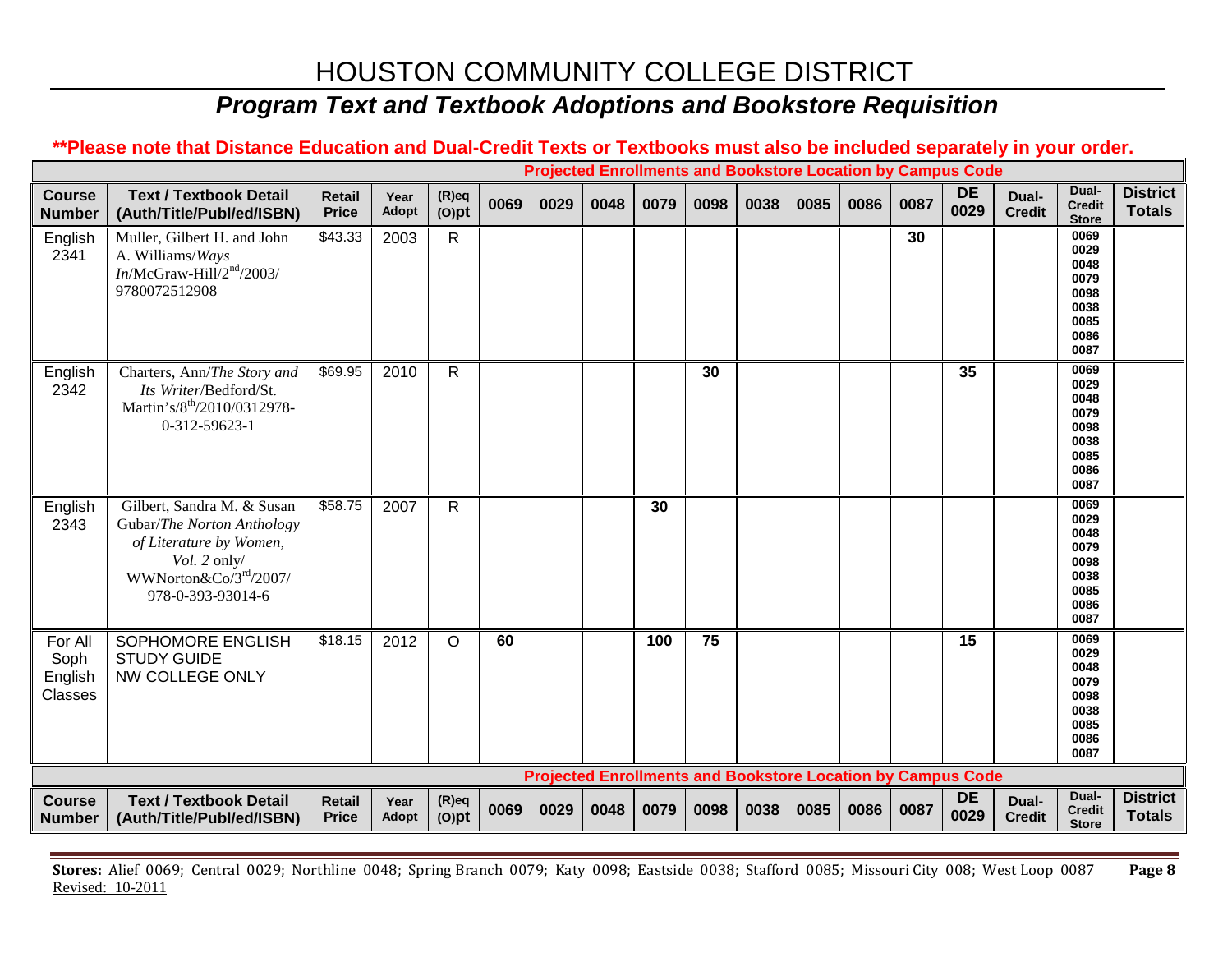# *Program Text and Textbook Adoptions and Bookstore Requisition*

|              | **Please note that Distance Education and Dual-Credit Texts or Textbooks must also be included separately in your order. |  |  |    |    |  |  |  |              |  |
|--------------|--------------------------------------------------------------------------------------------------------------------------|--|--|----|----|--|--|--|--------------|--|
| <b>ENGL</b>  | Granger, John/Harry Potter's                                                                                             |  |  |    | 30 |  |  |  | 0069         |  |
| 2342         | Bookshelf/Berkley                                                                                                        |  |  |    |    |  |  |  | 0029         |  |
|              | Books/2009/978-0-425-                                                                                                    |  |  |    |    |  |  |  | 0048         |  |
|              | 22979-8                                                                                                                  |  |  |    |    |  |  |  | 0079<br>0098 |  |
|              |                                                                                                                          |  |  |    |    |  |  |  | 0038         |  |
|              |                                                                                                                          |  |  |    |    |  |  |  | 0085         |  |
|              |                                                                                                                          |  |  |    |    |  |  |  | 0086         |  |
|              |                                                                                                                          |  |  |    |    |  |  |  | 0087         |  |
| <b>ENGL</b>  | Janet Wasko/Understanding                                                                                                |  |  |    | 30 |  |  |  | 0069         |  |
| 2342         | Disney: The Manufacture of                                                                                               |  |  |    |    |  |  |  | 0029         |  |
|              | Fantasy/Polity / 0745614841                                                                                              |  |  |    |    |  |  |  | 0048         |  |
|              |                                                                                                                          |  |  |    |    |  |  |  | 0079         |  |
|              |                                                                                                                          |  |  |    |    |  |  |  | 0098<br>0038 |  |
|              |                                                                                                                          |  |  |    |    |  |  |  | 0085         |  |
|              |                                                                                                                          |  |  |    |    |  |  |  | 0086         |  |
|              |                                                                                                                          |  |  |    |    |  |  |  | 0087         |  |
| <b>ENGL</b>  | Amy M. Davis/ Good Girls                                                                                                 |  |  |    | 30 |  |  |  | 0069         |  |
| 2342         | and Wicked Witches: Women                                                                                                |  |  |    |    |  |  |  | 0029         |  |
|              | in Disney's Feature                                                                                                      |  |  |    |    |  |  |  | 0048         |  |
|              | Animation/Indiana UP/                                                                                                    |  |  |    |    |  |  |  | 0079         |  |
|              |                                                                                                                          |  |  |    |    |  |  |  | 0098<br>0038 |  |
|              | 0861966732                                                                                                               |  |  |    |    |  |  |  | 0085         |  |
|              |                                                                                                                          |  |  |    |    |  |  |  | 0086         |  |
|              |                                                                                                                          |  |  |    |    |  |  |  | 0087         |  |
| ${\rm ENGL}$ | Jacobus// The Bedford                                                                                                    |  |  | 25 |    |  |  |  | 0069         |  |
| 2343         | Introduction to Drama//                                                                                                  |  |  |    |    |  |  |  | 0029         |  |
|              | $7th$ edition// ISBN                                                                                                     |  |  |    |    |  |  |  | 0048         |  |
|              |                                                                                                                          |  |  |    |    |  |  |  | 0079         |  |
|              | 978-1457606328                                                                                                           |  |  |    |    |  |  |  | 0098         |  |
|              |                                                                                                                          |  |  |    |    |  |  |  | 0038<br>0085 |  |
|              |                                                                                                                          |  |  |    |    |  |  |  | 0086         |  |
|              |                                                                                                                          |  |  |    |    |  |  |  |              |  |
|              |                                                                                                                          |  |  |    |    |  |  |  | 0087         |  |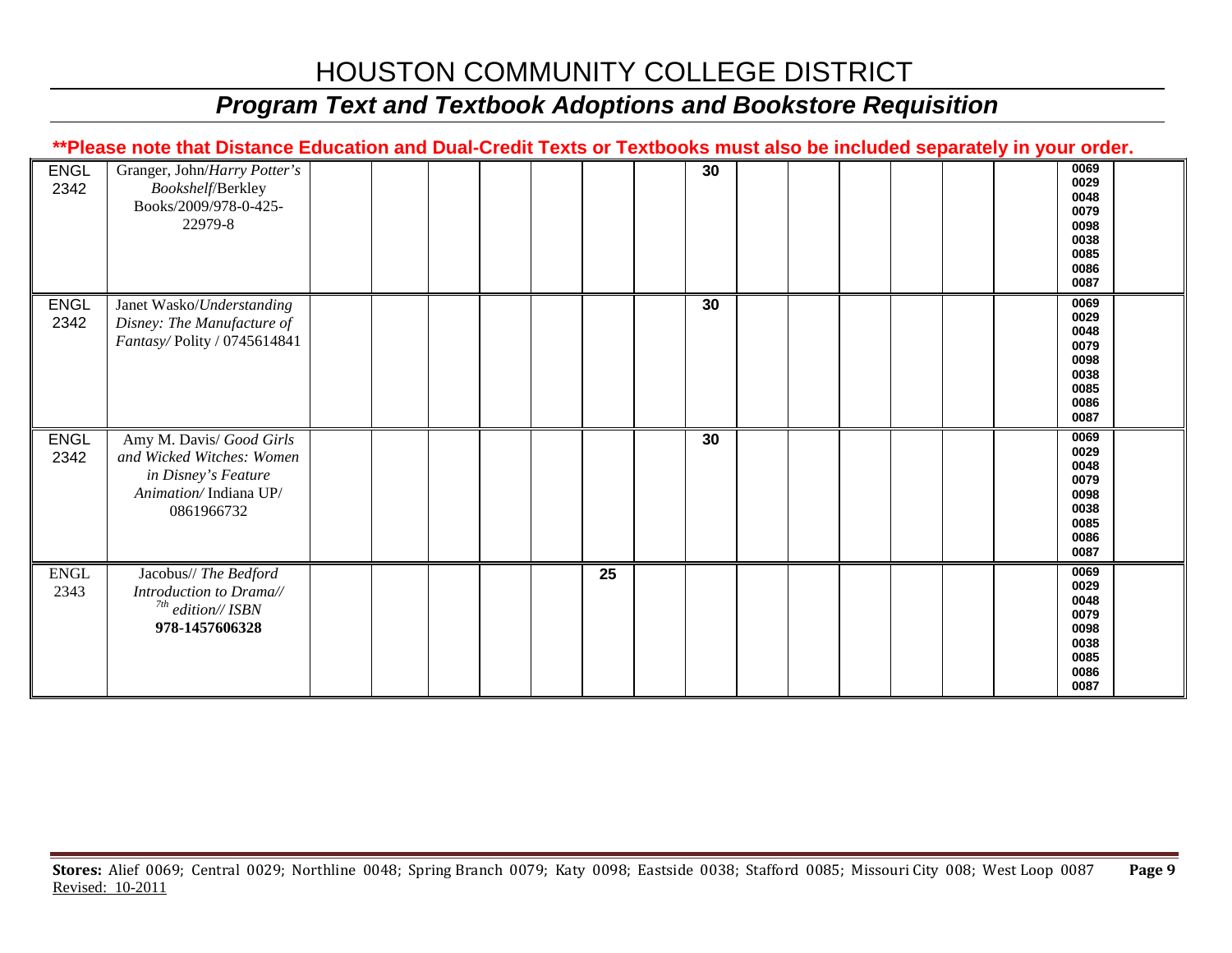## *Program Text and Textbook Adoptions and Bookstore Requisition*

#### **\*\*Please note that Distance Education and Dual-Credit Texts or Textbooks must also be included separately in your order.**

|                         |                                                                                                                                                                                           |                               |               |                      |      |      |      |      |      |      |      |      |      | <b>Projected Enrollments and Bookstore Location by Campus Code</b> |                        |                                                                      |                                  |
|-------------------------|-------------------------------------------------------------------------------------------------------------------------------------------------------------------------------------------|-------------------------------|---------------|----------------------|------|------|------|------|------|------|------|------|------|--------------------------------------------------------------------|------------------------|----------------------------------------------------------------------|----------------------------------|
| <b>Course</b><br>Number | <b>Text / Textbook Detail</b><br>(Auth/Title/Publ/ed/ISBN)                                                                                                                                | <b>Retail</b><br><b>Price</b> | Year<br>Adopt | $(R)$ eq<br>$(O)$ pt | 0069 | 0029 | 0048 | 0079 | 0098 | 0038 | 0085 | 0086 | 0087 | <b>DE</b><br>0029                                                  | Dual-<br><b>Credit</b> | Dual-<br><b>Credit</b><br><b>Store</b>                               | <b>District</b><br><b>Totals</b> |
| 2342                    | Brett Martin/ Difficult Men:<br>Behind the Scenes of<br><b>Creative Revolution: From</b><br>the Sopranos and The Wire<br>to Mad Men and Breaking<br>Bad / Penguin Press HC/<br>1594204195 |                               |               |                      |      |      |      |      | 30   |      |      |      |      |                                                                    |                        | 0069<br>0029<br>0048<br>0079<br>0098<br>0038<br>0085<br>0086<br>0087 |                                  |
| 2342                    | F. Scott Fitzgerald/The<br>Great Gatsby/ Scribner/<br>0743273567                                                                                                                          |                               |               |                      |      |      |      |      | 30   |      |      |      |      |                                                                    |                        | 0069<br>0029<br>0048<br>0079<br>0098<br>0038<br>0085<br>0086<br>0087 |                                  |
| 2342                    | Chuck Palahniuk./ The Fight<br>Club / W. W. Norton/<br>0393327345                                                                                                                         |                               |               |                      |      |      |      |      | 30   |      |      |      |      |                                                                    |                        | 0069<br>0029<br>0048<br>0079<br>0098<br>0038<br>0085<br>0086<br>0087 |                                  |
| 2342                    | Vladimir Nabokov/Lolita/<br>Vintage/ 9582701048                                                                                                                                           |                               |               |                      |      |      |      |      | 30   |      |      |      |      |                                                                    |                        | 0069<br>0029<br>0048<br>0079<br>0098<br>0038<br>0085<br>0086<br>0087 |                                  |
|                         |                                                                                                                                                                                           |                               |               |                      |      |      |      |      |      |      |      |      |      |                                                                    |                        |                                                                      |                                  |
|                         |                                                                                                                                                                                           |                               |               |                      |      |      |      |      |      |      |      |      |      |                                                                    |                        | Dual-<br><b>Credit</b><br><b>Store</b>                               | <b>District</b><br><b>Totals</b> |

**Stores:** Alief 0069; Central 0029; Northline 0048; Spring Branch 0079; Katy 0098; Eastside 0038; Stafford 0085; Missouri City 008; West Loop 0087 **Page 10** Revised: 10-2011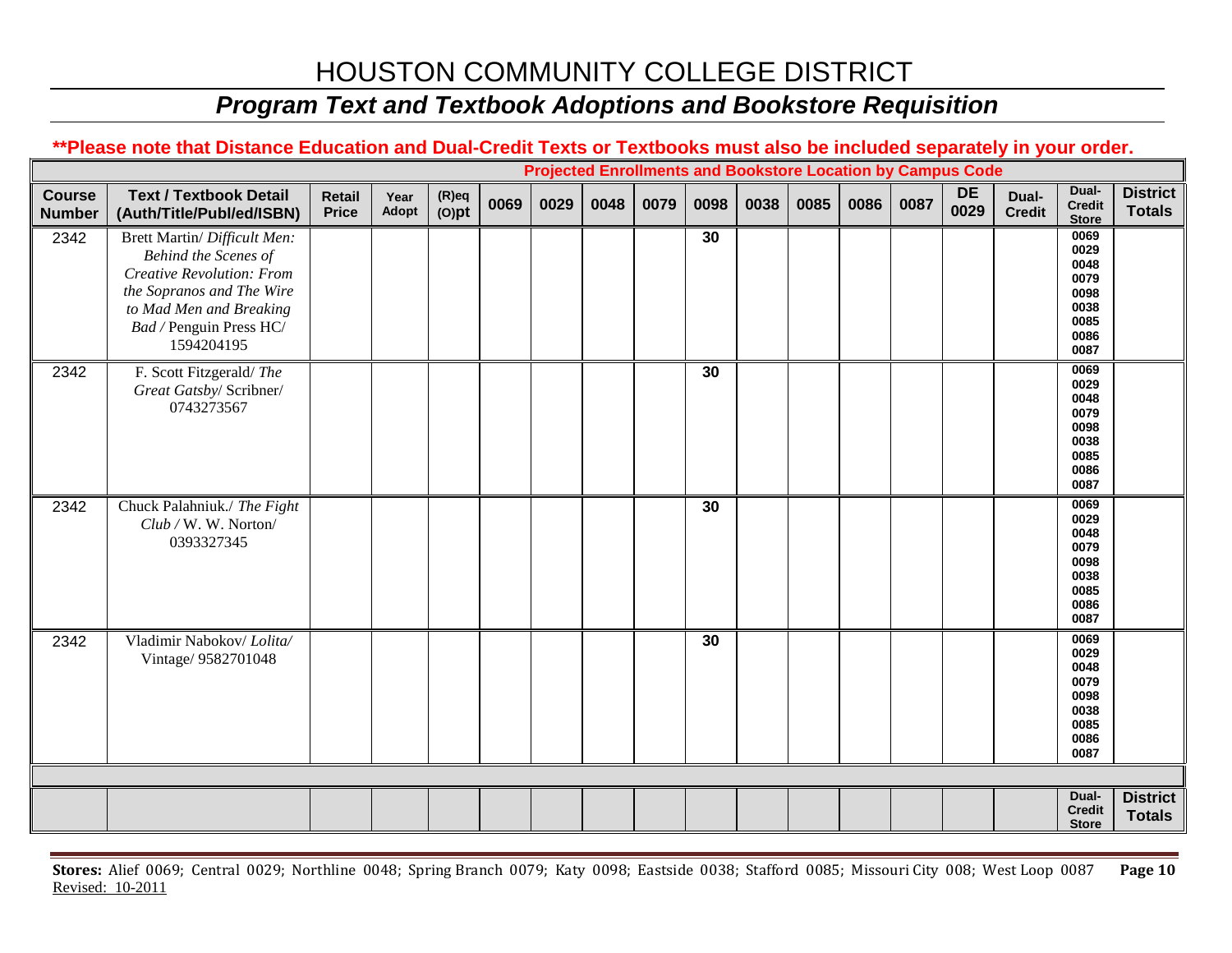### *Program Text and Textbook Adoptions and Bookstore Requisition*

|      | **Please note that Distance Education and Dual-Credit Texts or Textbooks must also be included separately in your order.                          |  |  |  |    |  |  |    |                                                                      |  |
|------|---------------------------------------------------------------------------------------------------------------------------------------------------|--|--|--|----|--|--|----|----------------------------------------------------------------------|--|
| 2342 | J. D. Salinger/ The Catcher<br>in the Rye/Little, Brown and<br>Company/0316769487                                                                 |  |  |  | 30 |  |  |    | 0069<br>0029<br>0048<br>0079<br>0098<br>0038<br>0085<br>0086<br>0087 |  |
| 2342 | Anthony Burgess/A<br>Clockwork Orange/W.W.<br>Norton &<br>Company/0393312836                                                                      |  |  |  | 30 |  |  |    | 0069<br>0029<br>0048<br>0079<br>0098<br>0038<br>0085<br>0086<br>0087 |  |
| 2343 | Gilbert, Sandra M. & Susan<br>Gubar/The Norton Anthology<br>of Literature by Women,<br>Vol. 2 only/<br>WWNorton&Co/3rd/2007/<br>978-0-393-93014-6 |  |  |  |    |  |  | 35 | 0069<br>0029<br>0048<br>0079<br>0098<br>0038<br>0085<br>0086<br>0087 |  |
| 2342 | Diyanni, Rompf//The<br>McGraw Hill Book of<br>Poetry//McGraw<br>Hill/1994//ISBN 0-<br>07016944-6                                                  |  |  |  |    |  |  | 35 | 0069<br>0029<br>0048<br>0079<br>0098<br>0038<br>0085<br>0086<br>0087 |  |
| 2342 | Craig Thompson/ Blankets/<br>Top Shelf Production/<br>2003/1-891830-43-0                                                                          |  |  |  | 30 |  |  |    |                                                                      |  |

**Stores:** Alief 0069; Central 0029; Northline 0048; Spring Branch 0079; Katy 0098; Eastside 0038; Stafford 0085; Missouri City 008; West Loop 0087 **Page 11** Revised: 10-2011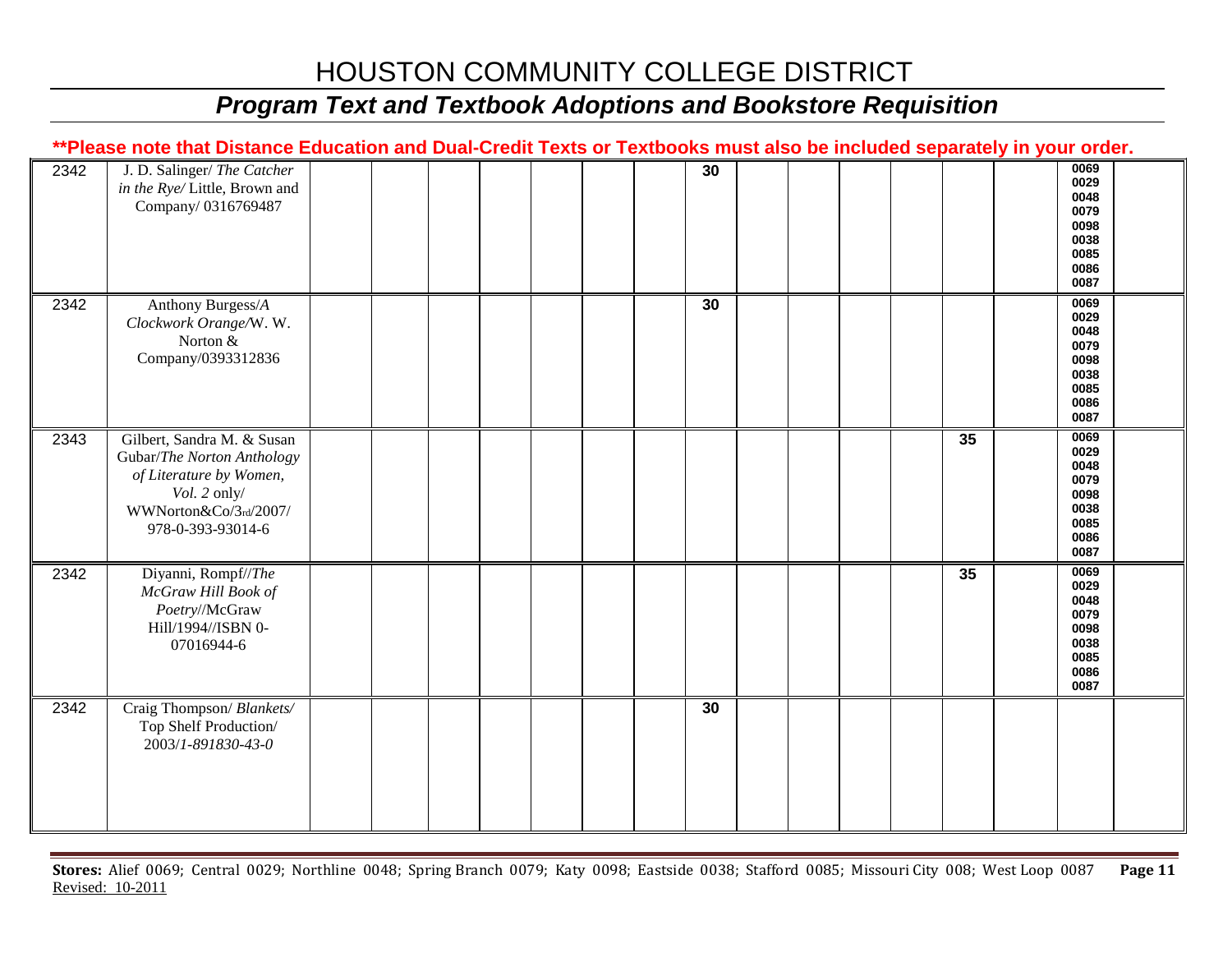### *Program Text and Textbook Adoptions and Bookstore Requisition*

#### **\*\*Please note that Distance Education and Dual-Credit Texts or Textbooks must also be included separately in your order.**

|                                |                                                                                         |                               |               |                      |      |      |      |      |      |      |      |      |      | <b>Projected Enrollments and Bookstore Location by Campus Code</b> |                        |                                                                      |                                  |
|--------------------------------|-----------------------------------------------------------------------------------------|-------------------------------|---------------|----------------------|------|------|------|------|------|------|------|------|------|--------------------------------------------------------------------|------------------------|----------------------------------------------------------------------|----------------------------------|
| <b>Course</b><br><b>Number</b> | <b>Text / Textbook Detail</b><br>(Auth/Title/Publ/ed/ISBN)                              | <b>Retail</b><br><b>Price</b> | Year<br>Adopt | $(R)$ eq<br>$(O)$ pt | 0069 | 0029 | 0048 | 0079 | 0098 | 0038 | 0085 | 0086 | 0087 | <b>DE</b><br>0029                                                  | Dual-<br><b>Credit</b> | Dual-<br><b>Credit</b><br><b>Store</b>                               | <b>District</b><br><b>Totals</b> |
| 2342                           | Charles Burns/ Black<br>Hole/Pantheon/ 2008/ 979-0-<br>375-71472-6/                     |                               |               |                      |      |      |      |      | 30   |      |      |      |      |                                                                    |                        | 0069<br>0029<br>0048<br>0079<br>0098<br>0038<br>0085<br>0086<br>0087 |                                  |
| 2342                           | Mat Johnson/ Dark Rain/<br>Vertigo/2011/14012221602/                                    |                               |               |                      |      |      |      |      | 30   |      |      |      |      |                                                                    |                        | 0069<br>0029<br>0048<br>0079<br>0098<br>0038<br>0085<br>0086<br>0087 |                                  |
| 2342                           | Veral Brosgol/Anya's Ghost/<br>First Second/2011/978-1-<br>59643-5520                   |                               |               |                      |      |      |      |      | 30   |      |      |      |      |                                                                    |                        | 0069<br>0029<br>0048<br>0079<br>0098<br>0038<br>0085<br>0086<br>0087 |                                  |
| <b>ENGL</b><br>2343            | Norton Anthology of African<br>American Literature, Vol 1 &<br>2, 3rd ed, 9780393911558 |                               |               |                      |      |      |      |      |      |      | 30   |      |      |                                                                    |                        | 0069<br>0029<br>0048<br>0079<br>0098<br>0038<br>0085<br>0086<br>0087 |                                  |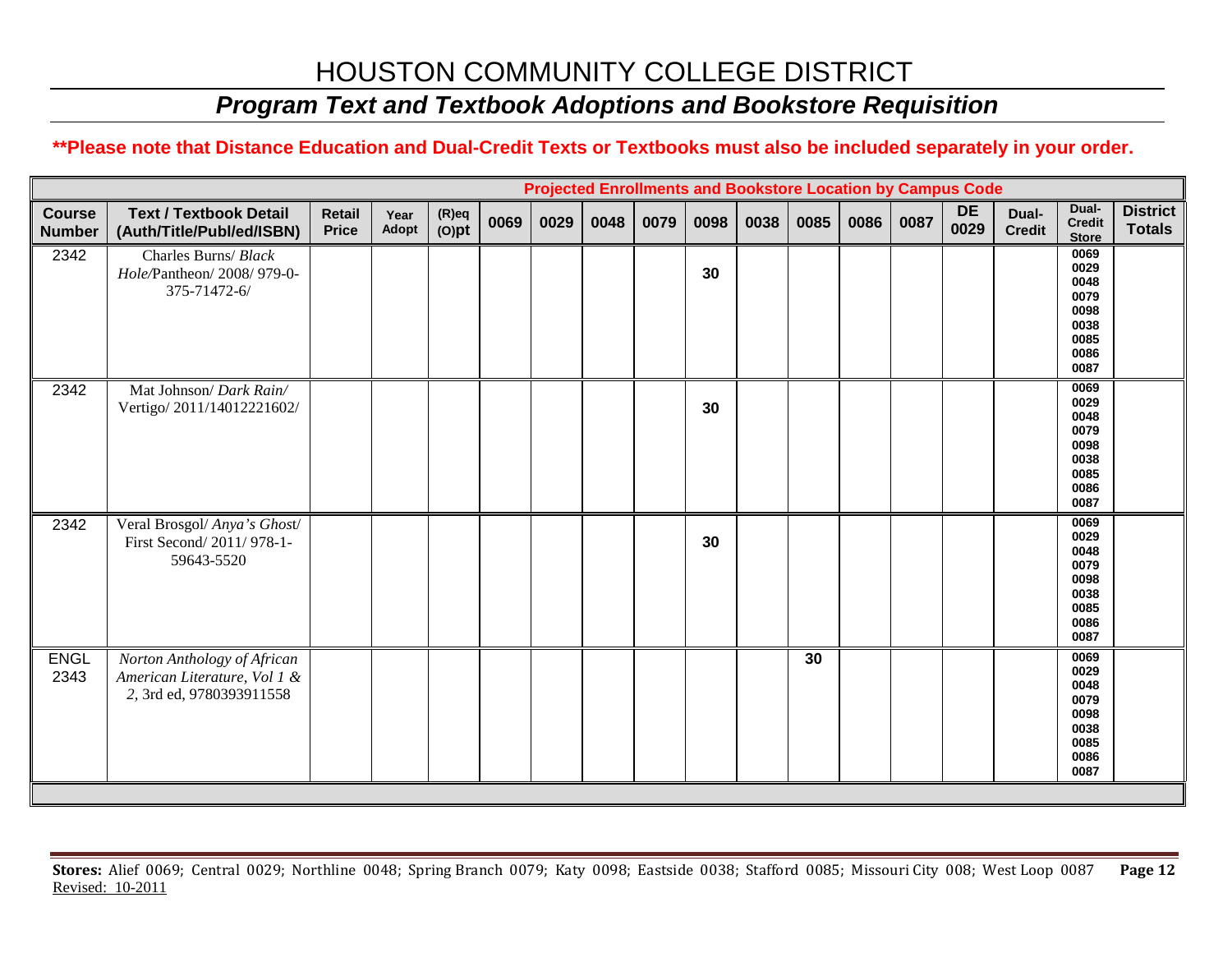### *Program Text and Textbook Adoptions and Bookstore Requisition*

|                     | **Please note that Distance Education and Dual-Credit Texts or Textbooks must also be included separately in your order.                            |  |  |  |  |  |    |  |  |  |  |  |  |    |                                                                      |                                  |
|---------------------|-----------------------------------------------------------------------------------------------------------------------------------------------------|--|--|--|--|--|----|--|--|--|--|--|--|----|----------------------------------------------------------------------|----------------------------------|
|                     |                                                                                                                                                     |  |  |  |  |  |    |  |  |  |  |  |  |    | Dual-<br><b>Credit</b><br><b>Store</b>                               | <b>District</b><br><b>Totals</b> |
| ENGL<br>2343        | Bronte// Wuthering Heights//<br>Dover Thrift Edition// ISBN<br>978-0486292564                                                                       |  |  |  |  |  | 25 |  |  |  |  |  |  |    | 0069<br>0029<br>0048<br>0079<br>0098<br>0038<br>0085<br>0086<br>0087 |                                  |
| <b>ENGL</b><br>2343 | Hurston// Their Eyes Were<br>Watching God//Harper//<br>ISBN 978-0060838676                                                                          |  |  |  |  |  | 25 |  |  |  |  |  |  |    | 0069<br>0029<br>0048<br>0079<br>0098<br>0038<br>0085<br>0086<br>0087 |                                  |
| English<br>2343     | Gilbert, Sandra M. & Susan<br>Gubar/The Norton Anthology<br>of Literature by Women, Vol.<br>1 &Vol. 2<br>WWNorton&Co/3rd/2007/<br>978-0-393-93014-6 |  |  |  |  |  |    |  |  |  |  |  |  | 30 | 0069<br>0029<br>0048<br>0079<br>0098<br>0038<br>0085<br>0086<br>0087 |                                  |
|                     |                                                                                                                                                     |  |  |  |  |  |    |  |  |  |  |  |  |    | 0069<br>0029<br>0048<br>0079<br>0098<br>0038<br>0085<br>0086<br>0087 |                                  |